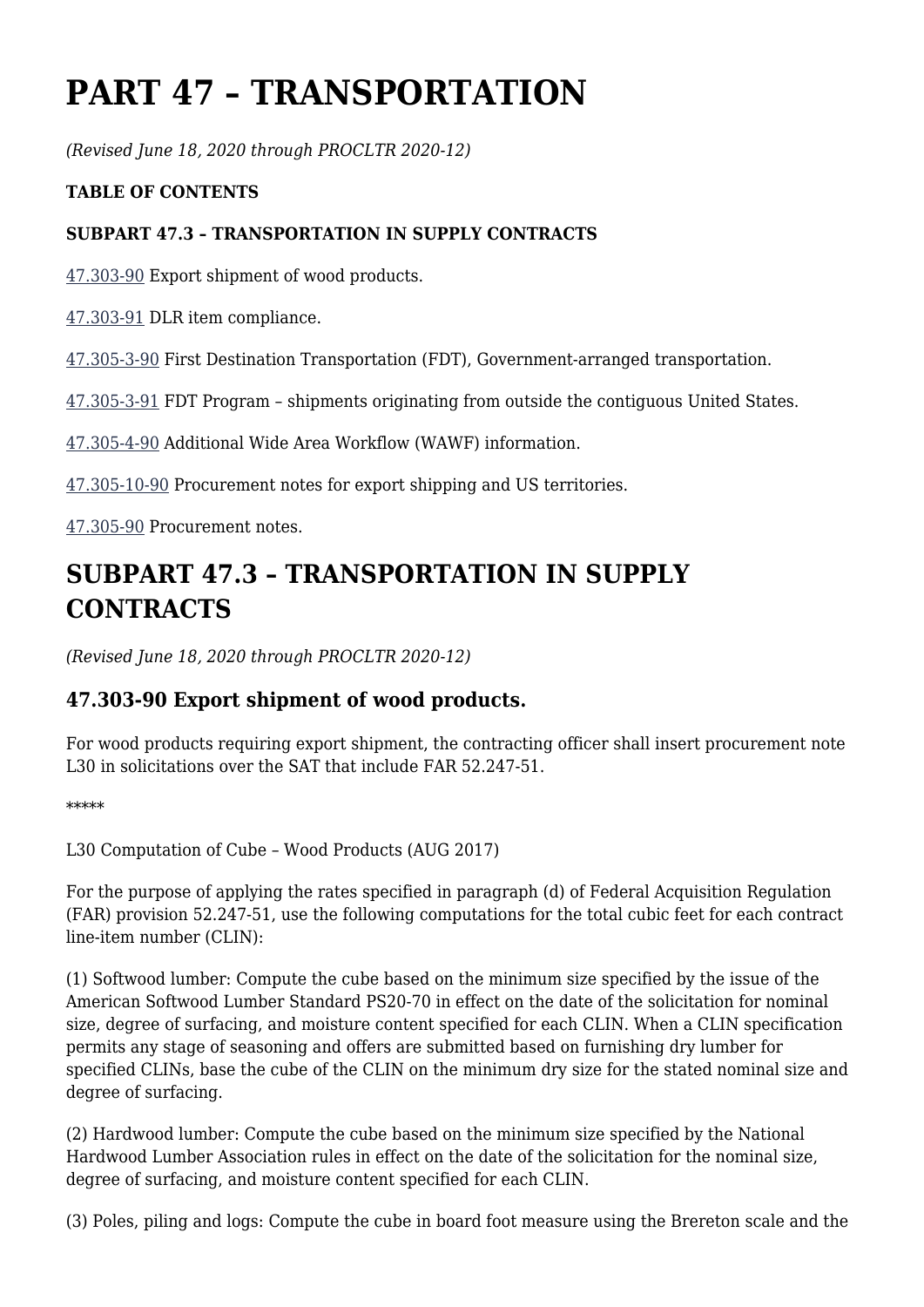minimum butt and tip circumferences and the length specified for each CLIN. Compute measurement tons using the conversion factor of 480 board foot measure equals one measurement ton or 40 cubic feet.

(4) Plywood: Compute the cube based on plywood being packaged as required by Product Standard PS-2 and PS-3.

(5) Other wood products: Compute the cube based on the dimensions specified for each CLIN.

\*\*\*\*\*

## **47.303-91 DLR item compliance.**

The contracting officer shall include transportation requirements supporting DLR items in any solicitation and contractual action as required by the specific Military Department. Military Department DLR specifications determine requirements, including, but not limited to: packaging, packing, marking, delivery locations, f.o.b. requirements, delivery variations, payment for shipment, and any associated contract clause. If appropriate, the contracting officer may specify DLAD requirements as applicable to DLR items.

## **47.305-3-90 First Destination Transportation (FDT), Government-arranged transportation.**

FDT is a program designed to reduce the cost of first destination transportation through the use of Government-arranged transportation utilizing Government contracts and rates. DEVIATION 20-05 authorizes use of f.o.b. origin and inspection/acceptance at destination under the FDT program. This deviation expires on May 15, 2023. FDT applies to solicitations and contracts issued by DLA Aviation, DLA Land and Maritime, and DLA Troop Support, unless one of the exclusions in [47.305-3-90\(](https://www.acquisition.gov/%5Brp:link:dlad-part-47%5D#P47_305_3_90)a)-(c) applies:

- (a) Agency-wide:
- (1) Inspection and acceptance at origin;
- (2) Contracts with Classified, Controlled, or Sensitive Items;
- (3) Hazardous material (HAZMAT) contracts;
- (4) Foreign Military Sales (FMS) contracts; or
- (5) Contracts being shipped to APO/FPO addresses.
- (b) Procuring organization level:

(1) DLA Aviation, DLA Land and Maritime, and DLA Troop Support may exclude items on a case-bycase basis from the FDT program. Items may be eligible for exclusion in the following categories, if FDT is inappropriate:

- (i) NIIN specific item (e.g. due to the delicate nature of the material);
- (ii) FSC not consistent with commercial practices for a group of items (e.g. wood);
- (iii) CIIC security level of the item (e.g., explosives, guns, and ammunition, etc.);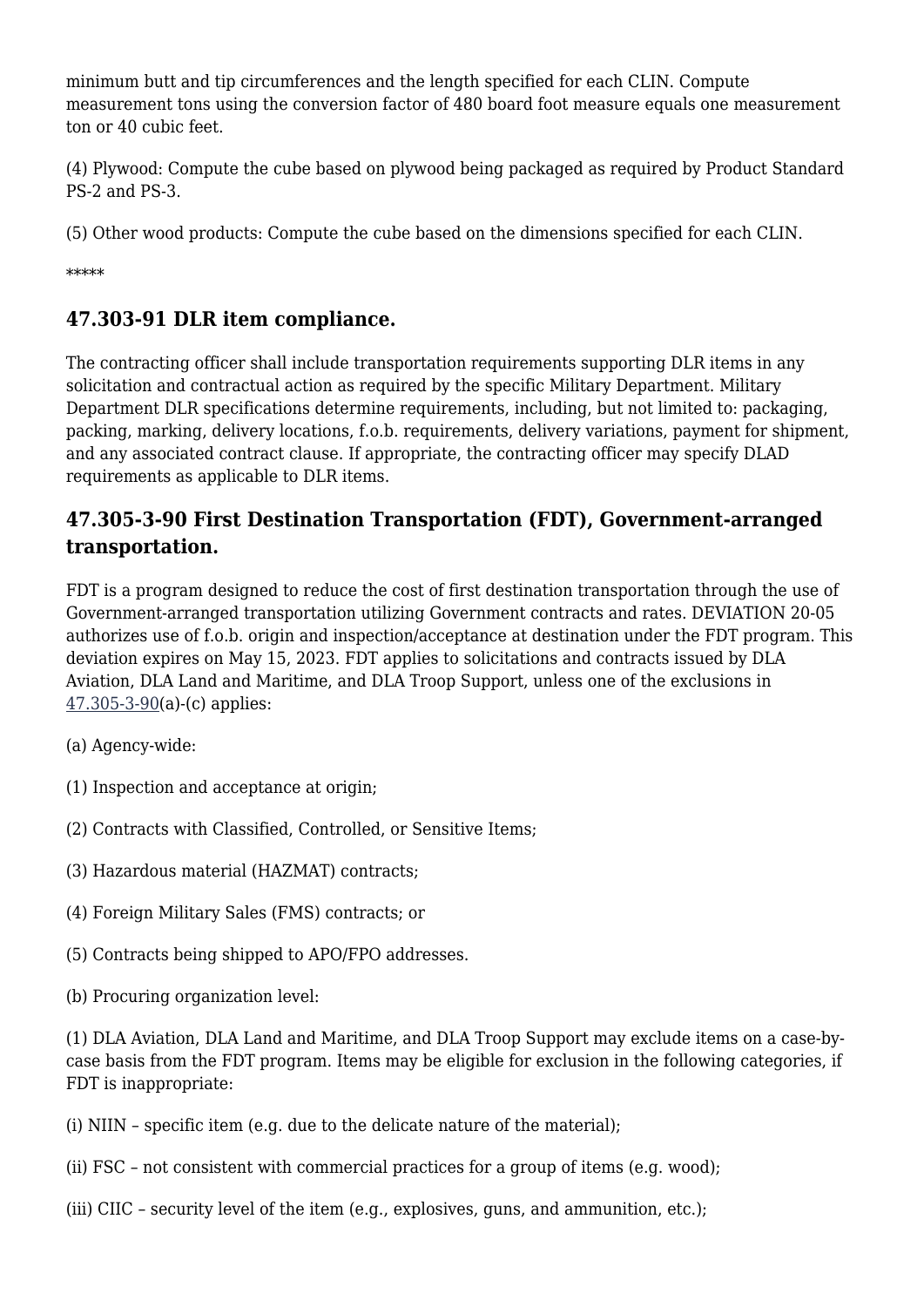(iv) Profit Center – commodity level (e.g., clothing, medical, and subsistence); or

(v) Method of Preservation HM – inappropriate due to packaging and markings required (e.g., batteries).

(2) The procuring organization can add items to the exclusions table by following the below process:

(i) The procuring organization shall develop and forward a request package to the HCA, or designee no lower than the CCO, for approval of the exclusion. The request package must include:

(A) Justification for removing the item from the FDT program;

(B) Details/data validating rationale for removal from the FDT program;

(C) Concurrence from Technical/Quality or Transportation for removal from the FDT program;

(D) Concurrence from DLA Transportation Policy; and

(E) Rationale to the procuring organization if DLA Transportation Policy non-concurs.

(ii) The procuring organization shall forward the rationale to the HCA, or designee no lower than the CCO, for final decision. If there is non-concurrence from DLA Transportation Policy, the HCA must be the final approving official.

(iii) The approved package is sent to the procuring organization policy office.

(iv) The procuring organization policy office will forward the exclusion to the position designated by the BPA TQ office designee who will add the exclusion to the FDT exclusion table in EBS.

(v) The BPA TQ office designee will forward a complete list of exclusions to all procuring organization policy offices included in the FDT program and to DLA Transportation Policy.

(c) A contracting officer may remove FDT from an award when a contractor's own transportation processes, controls, and costs, when evaluated, are in the best interest of the Government. The contracting officer shall include documentation in the contract file to justify removal from FDT.

(d) The contracting officer shall include procurement note C15 in solicitations and contracts issued by DLA Aviation, DLA Land and Maritime, and DLA Troop Support with f.o.b. origin and inspection/acceptance at destination for automated solicitations, except as specified in  $47.305 - 3 - 90(a)$ -(c).

\*\*\*\*\*

C15 First Destination Transportation (FDT) Program, Government-Arranged Transportation for Automated Awards (AUG 2017)

#### (1) Definitions.

"*Government-arranged transportation*" means the Government is responsible for transportation costs, providing the carrier, and scheduling the shipment pickup contingent upon proper contractor notification in VSM (see procurement note C20).

(2) The contractor shall: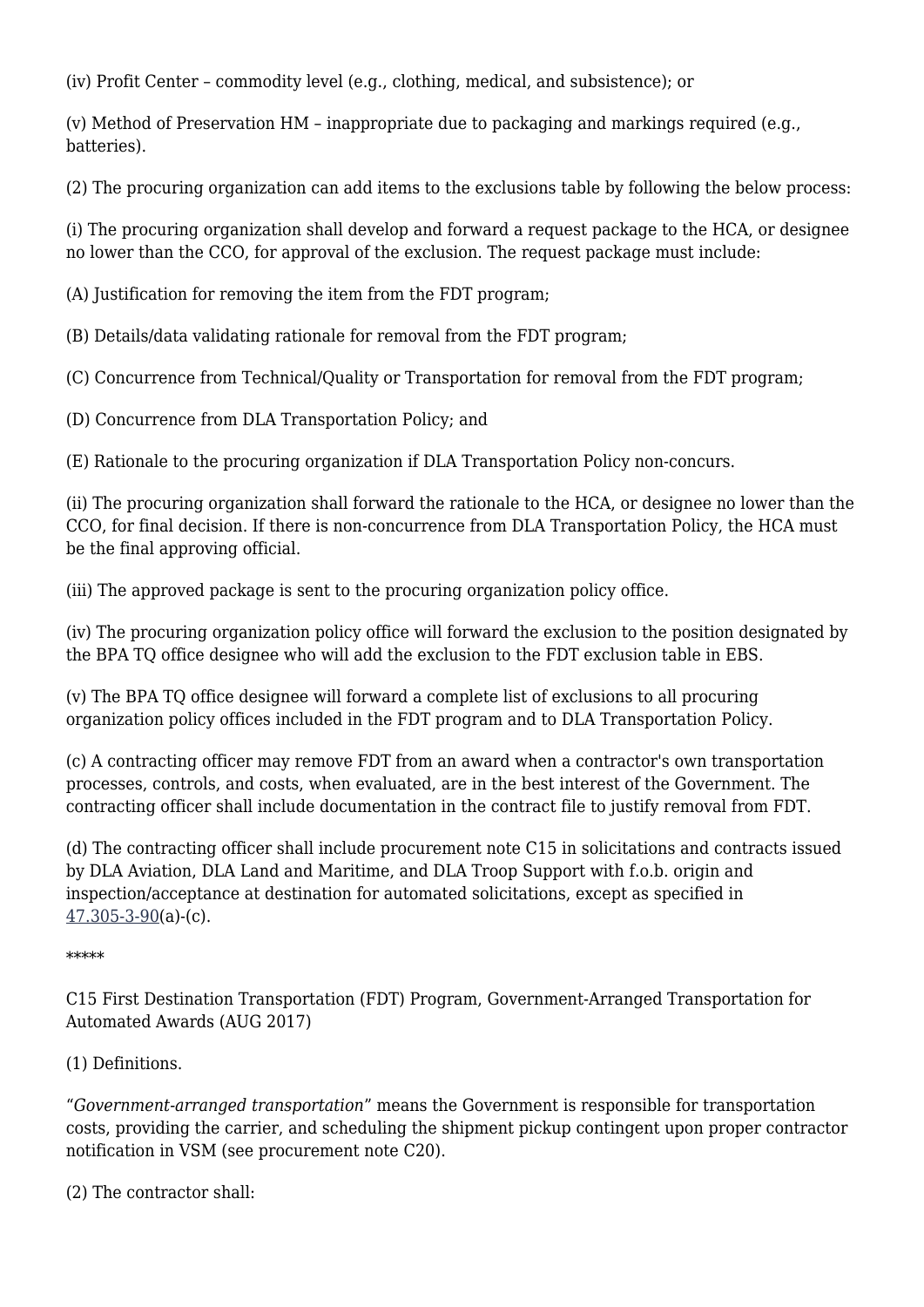(a) Use the VSM to notify the Government that the materiel is ready to ship. The Government can take up to two *(2) full business days to schedule the shipment. Pick-up should occur within five (5) business days* of the contractor's notification. The contractor shall plan for sufficient time for scheduling the shipment and standard ground transportation for its material to arrive at the destination by the Contract Delivery Date (CDD).

(b) Address the following special accommodations:

(i) If an order specifies carrier equipment when requested by the Government; or

(ii) If an order does not specify carrier equipment, the order appropriate carrier equipment should not be in excess of capacity to accommodate shipment;

(c) Deliver the shipment in good order and condition to the carrier, and load, stow, trim, block, and/or brace carload or truckload shipment (when loaded by the contractor) on or in the carrier's conveyance as required by carrier rules and regulations.

(3) The contractor is responsible for any loss and/or damage to the goods occurring before delivery to the carrier as a result of improper loading, stowing, trimming, blocking, and/or bracing of the shipment if loaded by the contractor on or in the carrier's conveyance.

\*\*\*\*\*

(e) The contracting officer shall include procurement note C16 in solicitations and contracts issued by DLA Aviation, DLA Land and Maritime, and DLA Troop Support with f.o.b. origin and inspection/acceptance at destination for manual solicitations, except as specified in [47.305-3-90\(](https://www.acquisition.gov/%5Brp:link:dlad-part-47%5D#P47_305_3_90)a)- (c).

\*\*\*\*\*

C16 First Destination Transportation (FDT) Program, Government-Arranged Transportation for Manual Awards (AUG 2017)

(1) Definitions.

"*Government-arranged transportation*" means the Government is responsible for transportation costs, providing the carrier, and scheduling the shipment pickup contingent upon proper contractor notification in VSM (see procurement note C20).

(2) The contractor determines its transportation processes, controls, or costs. The contractor may submit an offer based on f.o.b. destination if it offers a better value to the Government.

(3) The contractor shall:

(a) Use the VSM to notify the Government that the materiel is ready to ship. The Government can take up to two *(2) full business days to schedule the shipment. Pick-up should occur within five (5) business days* of the contractor's notification. The contractor shall plan for sufficient time for scheduling the shipment and standard ground transportation for its material to arrive at the destination by the Contract Delivery Date (CDD).

(b) Address the following special accommodations:

(i) If an order specifies carrier equipment when requested by the Government; or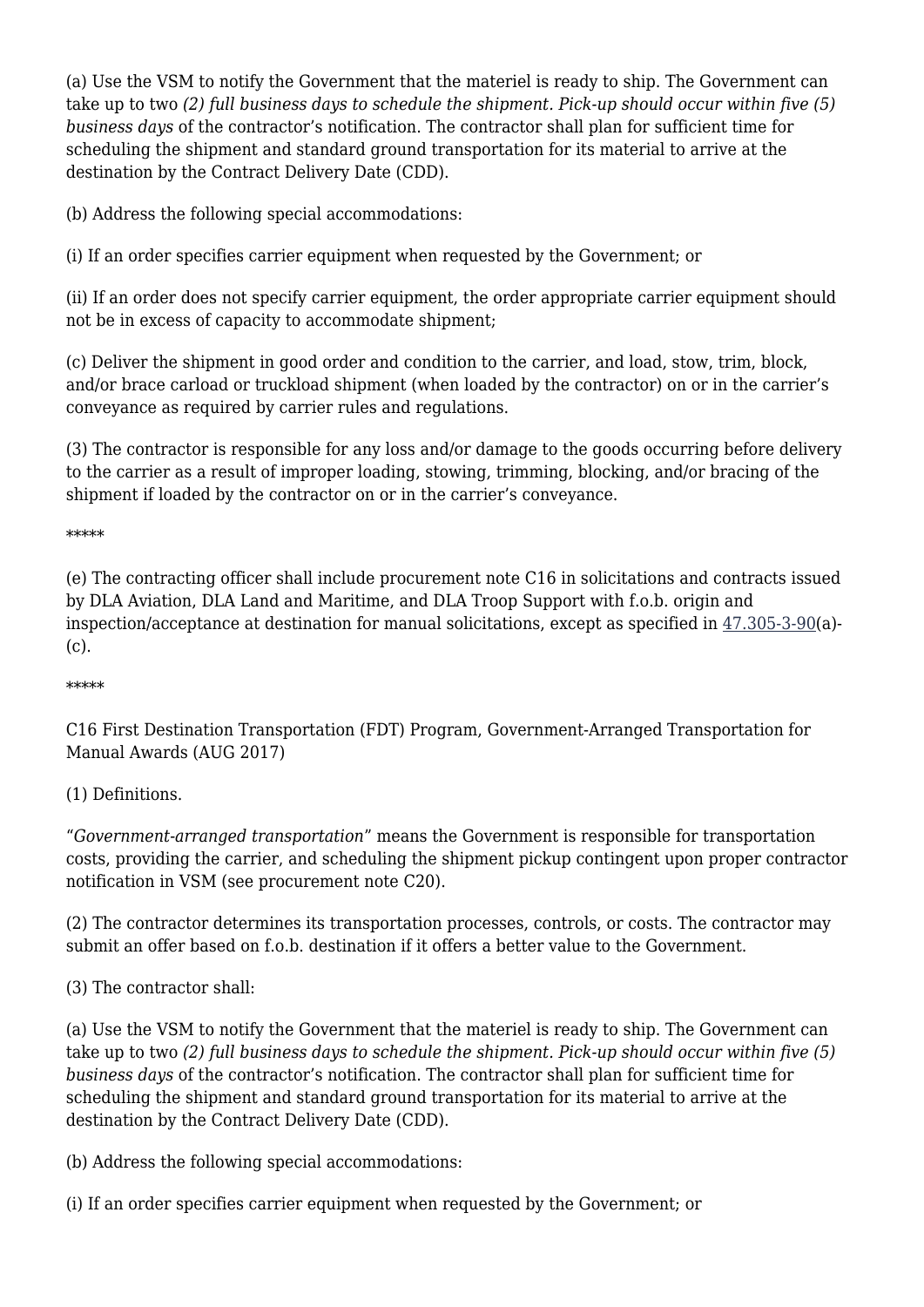(ii) If an order does not specify carrier equipment, the order appropriate carrier equipment should not be in excess of capacity to accommodate shipment;

(c) Deliver the shipment in good order and condition to the carrier, and load, stow, trim, block, and/or brace carload or truckload shipment (when loaded by the contractor) on or in the carrier's conveyance as required by carrier rules and regulations.

(4) The contractor is responsible for any loss and/or damage to the goods occurring before delivery to the carrier as a result of improper loading, stowing, trimming, blocking, and/or bracing of the shipment if loaded by the contractor on or in the carrier's conveyance.

\*\*\*\*\*

## **47.305-3-91 First Destination Transportation (FDT) program – shipments originating from outside the contiguous United States.**

Contracting officers at DLA Aviation, DLA Land and Maritime, and DLA Troop Support, shall—

(a) Include procurement note C17 in solicitations and contracts if the material master indicates f.o.b. origin and inspection/acceptance at destination; and the shipment originates from outside the contiguous United States with a contiguous United States location as the pick-up point in VSM; and

(b) Include procurement note C15, First Destination Transportation (FDT) Program, Government-Arranged Transportation for Automated Awards, in automated awards; or procurement note C16, First Destination Transportation (FDT) Program, Government-Arranged Transportation for Manual Awards in manual awards.

\*\*\*\*\*

C17 First Destination Transportation (FDT) Program – Shipments Originating from Outside the Contiguous United States (JUN 2020)

(1) The FDT Program applies to this acquisition. Delivery terms are f.o.b. origin. The Government will conduct inspection and acceptance at destination.

(2) If an offeror's shipments will originate from outside the contiguous United States, the offeror shall include in its f.o.b. origin price transportation to a contiguous United States location that the offeror selects based on cost-effectiveness or other variables at the offeror's discretion. The location the offeror selects becomes the point of origin for purposes of the f.o.b. origin terms and conditions of the solicitation or award. The offeror shall identify this contiguous United States location as the pick-up point in the **Vendor Shipment Module** [\(https://www.dau.edu/guidebooks/Shared](https://www.dau.edu/guidebooks/Shared%20Documents%20HTML/Guidebook%20for%20Contract%20Property%20Administration.aspx) [Documents HTML/Guidebook for Contract Property Administration.aspx\)](https://www.dau.edu/guidebooks/Shared%20Documents%20HTML/Guidebook%20for%20Contract%20Property%20Administration.aspx).

\*\*\*\*\*

## **47.305-4-90 Additional Wide Area Workflow (WAWF) information.**

The contracting officer shall include Procurement Note G01 in solicitations and contracts that require f.o.b. destination and inspection/acceptance at destination.

\*\*\*\*\*

```
G01 Additional Wide Area Workflow (WAWF) Information (AUG 2017)
```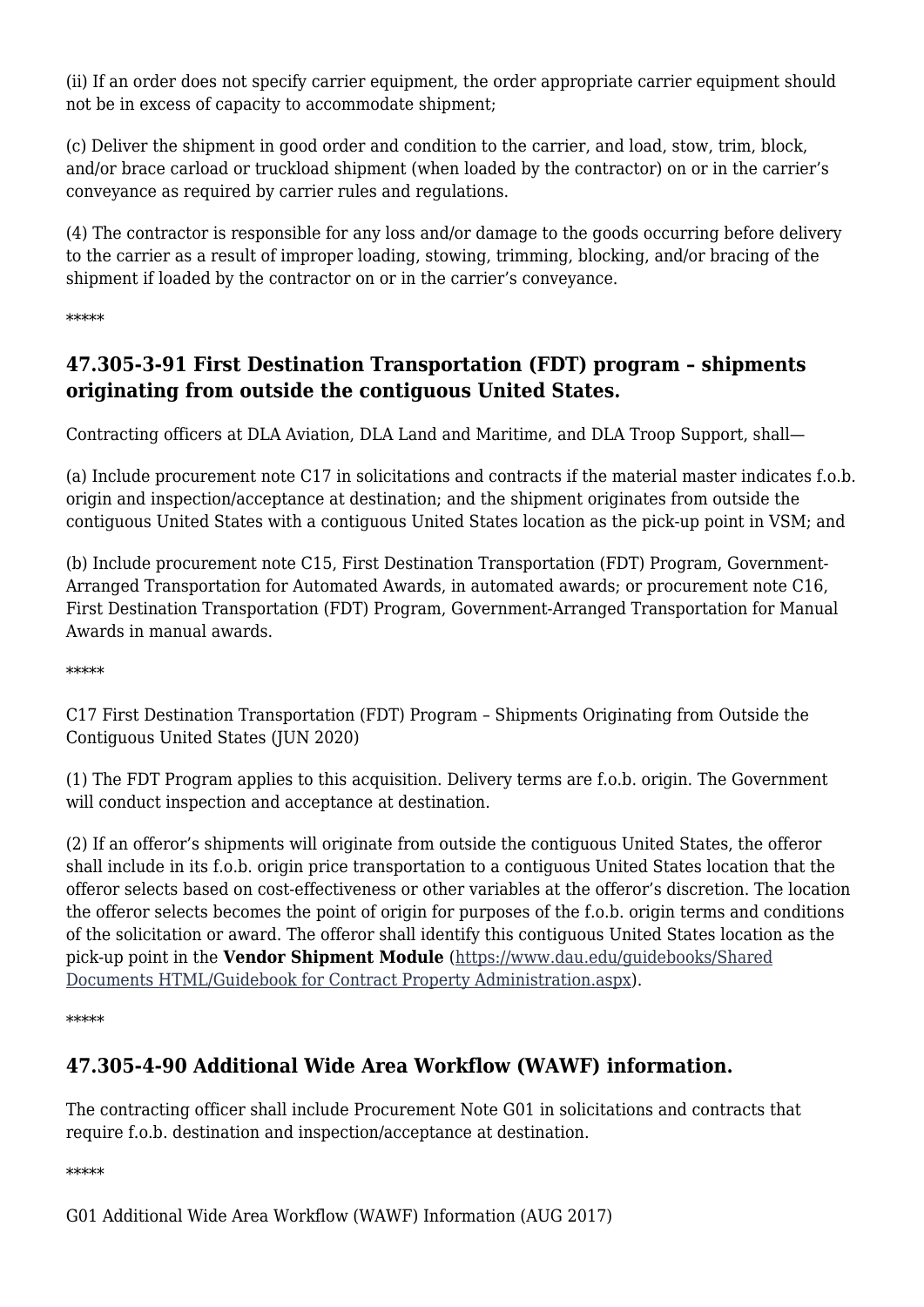Contractors shall include the Transportation Control Number (TCN) and carrier shipment tracking information when submitting the DD250/iRAPT Receiving Report in Wide Area Workflow (WAWF) in order to assist with material inspection and acceptance.

\*\*\*\*\*

## **47.305-10-90 Procurement notes for export shipping and U.S. Territories.**

(a) The contracting officer shall include procurement note C18 in solicitations and contracts including shipments to overseas customers including shipments direct to APO/FPO addresses, shipments to Alaska, Hawaii, and Puerto Rico, and shipments routed through the Container Consolidation Points (CCPs) at San Joaquin, California (W62N2A) and New Cumberland, Pennsylvania (W25N14). The contracting officer shall use FAR 52.247-52 when using procurement note C18. The contracting officer shall not include procurement note C18 in solicitations and contracts under the FDT Program (see [47.305-3-90](https://www.acquisition.gov/%5Brp:link:dlad-part-47%5D#P47_305_3_90)).

\*\*\*\*\*

C18 Shipping Instructions for Export and U.S. Territories (AUG 2017)

(1) Mail instructions (Army Post Office (APO) or Fleet Post Office (FPO) addresses). Route shipments within mail limitations to the address cited with each contract line-item (CLIN) in the following manner, based on the TP (Transportation Priority) reflected in the "mark for" data with each CLIN:

(a) U.S. mail is the only mode authorized for shipments to APO or FPO addresses.

(b) Commercial small parcel carriers (e.g., UPS, RPS or Federal Express) and Commercial Motor Carriers are never an acceptable mode to any APO/FPO address. A small parcel carrier may not be used for any destination in Alaska, Hawaii, or Puerto Rico, unless the carrier guarantees delivery to that specific consignee.

(c) Address parcel post shipments to an APO/FPO address to the "Commander" or "Commanding Officer" if there is no title preceding the address. Annotate shipments under the return address as follows: "Contents for official use - exempt from customs requirements."

(d) Contact the cognizant office prior to shipment for TP1, TP2, (IPD 01-08), 999, NMCS, regardless of distance from origin to the APO/FPO address. Package shipments for transportation by Military Air (MILAIR).

(e) Use surface parcel post (fourth class) for TP3 (IPD 09-15).

(f) The cost of parcel post insurance will not be paid by the Government.

(2) Shipments to container consolidation points (CCPs):

(a) Contact the Government Transportation Office for the Contract Administration Office: either DCMA for DCMA administered awards or DLA Distribution for awards administered by the issuing office. See Block 7 of Department of Defense (DD) form 1155 (page 1 of an order) to obtain shipping instructions for release to the carrier.

(3) Shipments to container consolidation points (CCPs):

(a) Prepare shipments directed to a CCP shown with each individual CLIN on Schedule Continuation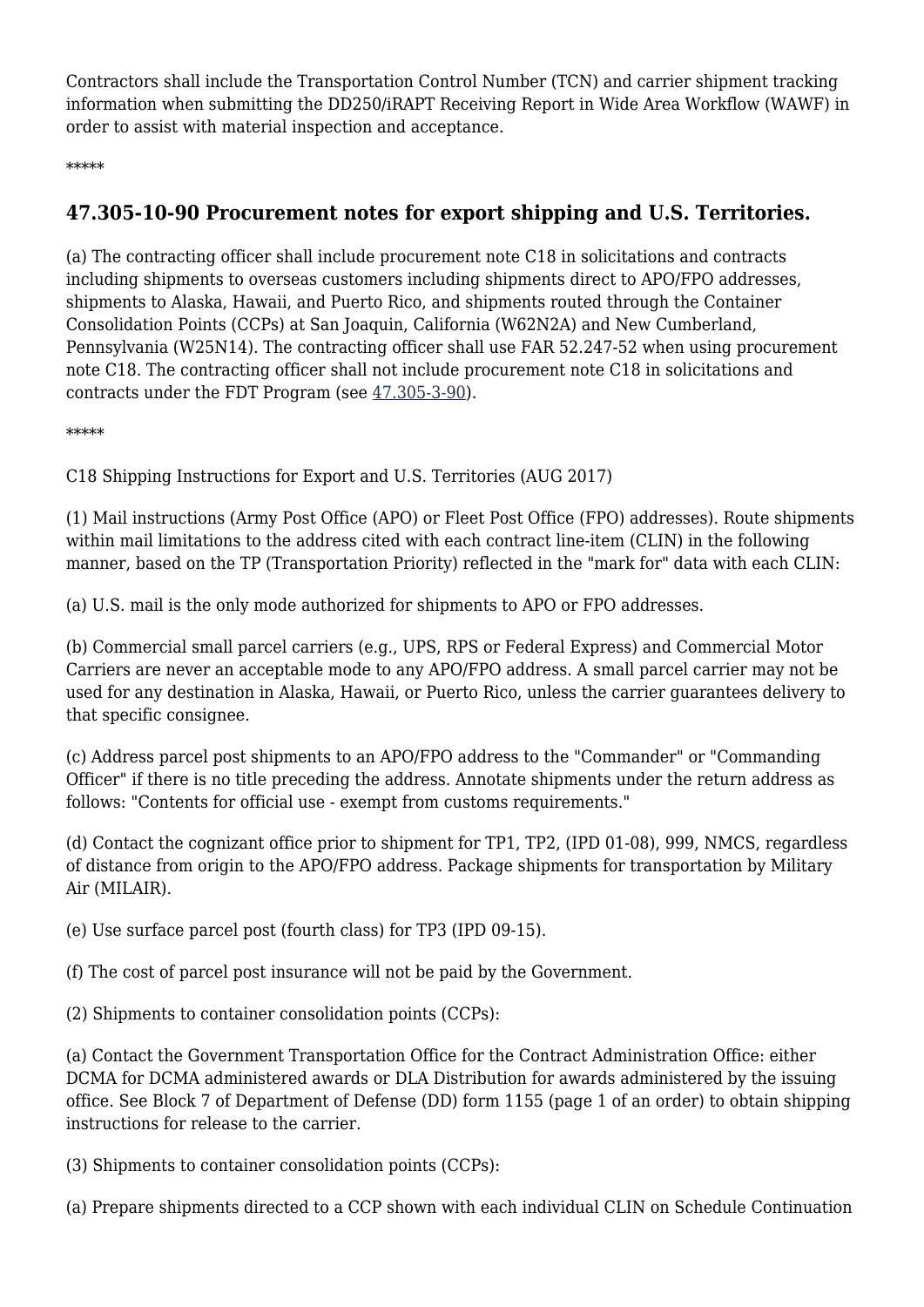Sheet(s) in accordance with instructions provided within this contract for Preparation for Delivery.

(b) Contact the Transportation Officer for shipping instructions for the following CCP shipments:

(i) Cargo requiring refrigeration/temperature control.

(ii) Classified or sensitive items requiring signature control.

(iii) When dimensions of an item or package exceed 456 inches (38 feet) long by 89 inches wide by 88 inches high, or weight exceeds 10,000 pounds. Cargo cannot exceed any one of the dimensions or the weight.

(iv) When volume or weight constitutes a full SEAVAN load for each activity code.

(v) Hazardous material such as material which is flammable, corrosive, combustible, explosive, toxic, radioactive, unduly magnetic, or which contains oxidizing agents.

(vi) Type 1 shelf life items,

(vii) TP1 and 2 (IPD 01-08) with RDD of 999, 777, or 555.

(4) The contractor shall furnish the above data no later than five (5) days prior to the scheduled shipment date for shipments weighing less than 10,000 pounds which will not be tendered as a carload or truckload

(5) The contractor may not ship prior to furnishing required data, regardless of weight.

(6) The contractor must clearly identify in invoices when shipment is made by air.

(7) The carrier must research the Transportation Facilities Guide (TFG) on the consignee to get information on who to contact to make delivery appointments. The carrier should schedule appointments as soon as they are given the load via the Carrier Appointment System (CAS)/prelodge desk prior to delivery of freight shipments (other than small parcels). Bills of Lading must be annotated with pertinent TFG data and carrier appointment times.

(8) The contractor must include the mailing address of the ultimate Consignee and "Mark For" information required as part of the address for parcel post or freight shipments, as applicable, included with the data cited with each individual CLIN. The contractor will comply with the paragraph (7) and ship in accordance with instructions furnished by the Transportation office. The Transportation Officer will furnish the addresses of Aerial terminals, as required. (Parcel post shipments will not be made to water or air terminals).

#### \*\*\*\*\*

(b) Contracting officers shall include procurement note C19 in solicitations and long-term contracts supporting customers outside the contiguous United States if supplies will be shipped via surface freight; CCP appears in the shipping address;, or any time the requisition or TCN begins with "A," "C," or "W" for Army, or "E" or "F" for Air Force, and the customer is outside the contiguous United States. Contracting officers shall include FAR 52.247-52 if procurement note C19 applies. Contracting officers shall not include procurement note C19 in solicitations and contracts under the FDT Program (see [47.305-3-90\)](https://www.acquisition.gov/%5Brp:link:dlad-part-47%5D#P47_305_3_90).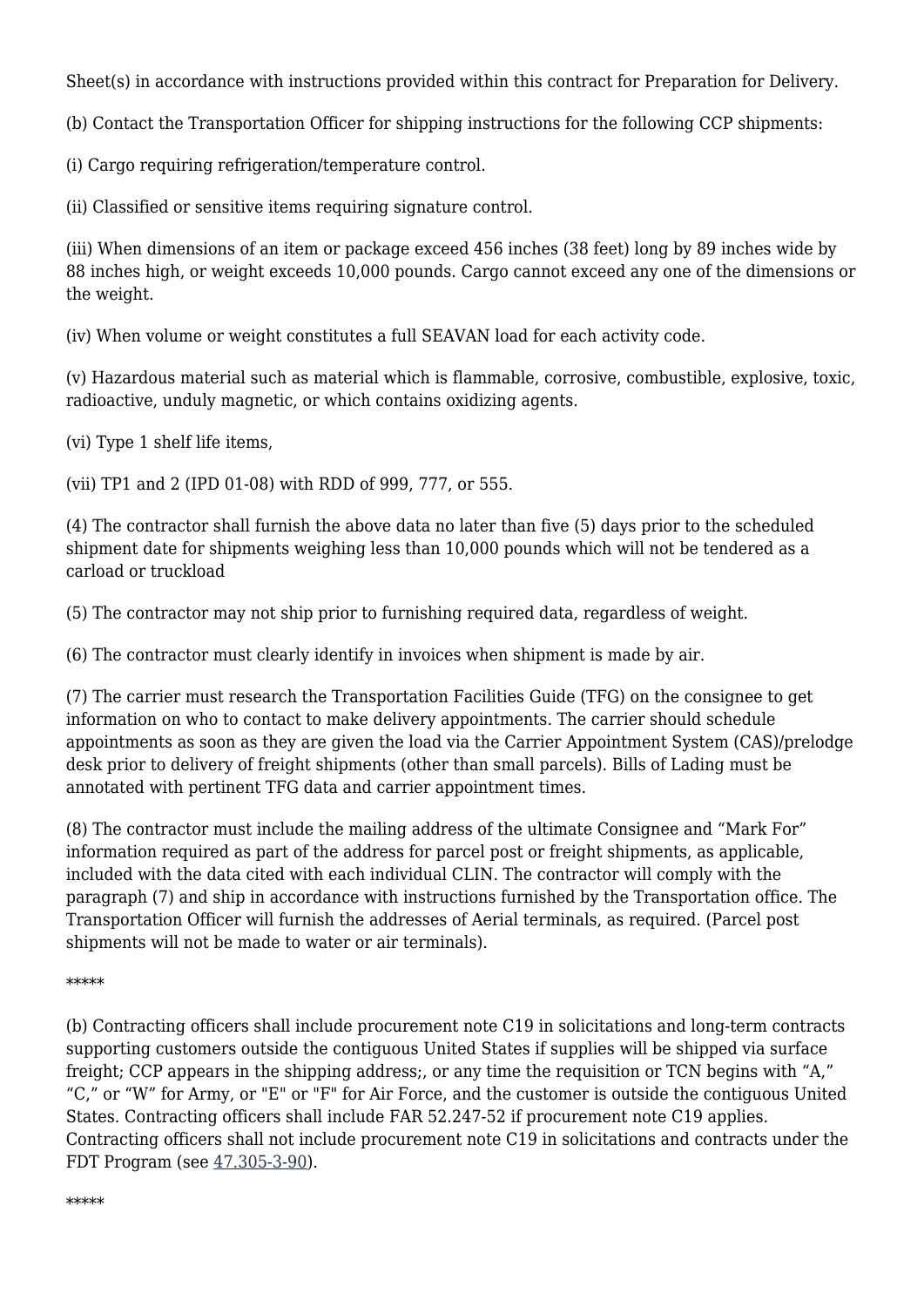#### DLA Distribution

Attention: Transportation Division

Email: [delivery@dla.mil](mailto:delivery@dla.mil)

Phone: 1-800-456-5507

C19 Trans-Shipment of Material through DLA Containerization and Consolidation Points (CCP) (JUN 2020)

(1) Shipping information overview:

(a) To schedule shipment and obtain export clearance and/or air clearance for awards administered by DLA, the contractor shall contact DLA Distribution at:

DLA Distribution

Attention: Transportation Division

Email: [delivery@dla.mil](mailto:delivery@dla.mil)

Phone: 1-800-456-5507

(b) To schedule shipment and obtain export clearance and/or air clearance for awards administered by DCMA, the contractor shall contact DCMA at:

DCMA

Attention: Transportation Division

Email: [vsm.shipments@dcma.mil](mailto:vsm.shipments@dcma.mil)

Phone: 1-314-331-5573

(c) The contractor may obtain shipping addresses/labels and clearances via VSM.

(d) The contractor shall—

(i) Package shipments in accordance with military standard (MIL STD) 2073;

(ii) Mark shipments in accordance with MIL STD 129;

(iii) When authorized, use commercial packaging/packing provisions in accordance with (ASTM D3951); and

(iv) Package shipments of petroleum products, liquid substances, and materials, or any other product defined as hazardous in accordance with United Nations Economic Commission for Europe (UNECE) European Agreement concerning the International Carriage of Dangerous Goods by Road (ADR) (<http://www.unece.org/trans/danger/publi/adr/adr2007/07ContentsE.html>).

(2) Shipping documentation.

(a) The contractor shall insert the following information in the description of articles space on all shipping documents: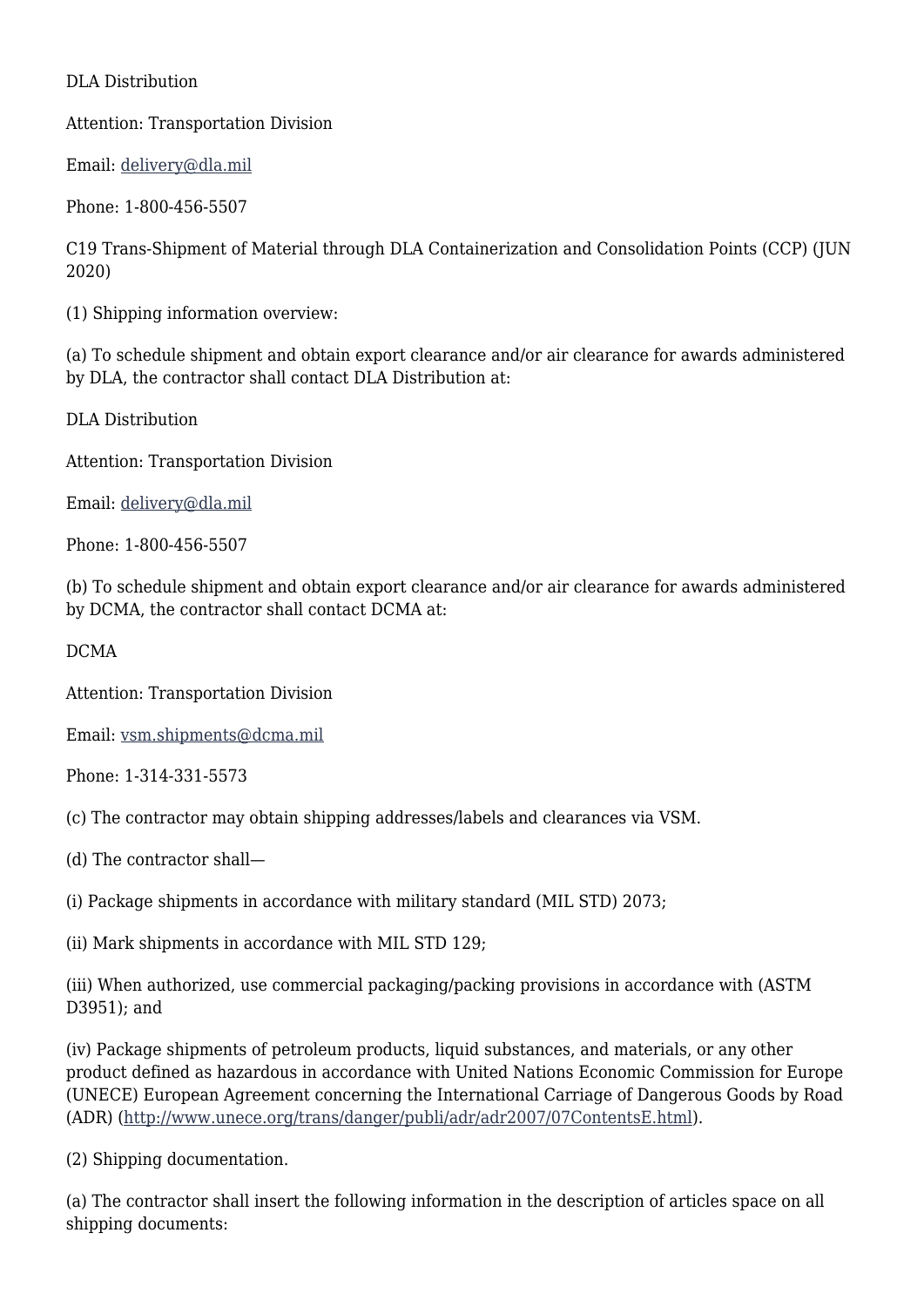(i) Transportation control number (TCN);

(ii) Required delivery date (RDD), project (if any), transportation priority (TP); and

(iii) Ultimate consignee DODAAC and address (see "added marking for freight shipping").

(b) The contractor shall place one copy of the contract in a waterproof envelope and attach it to the shipping container**;**, or to the #1 shipment container marked # 1 of the total number of containers, if a multi-piece shipment.

(3) Eligible shipments: The CCPs provide a means to consolidate shipments from multiple shippers who do not regularly generate full 463L pallet or ISO container shipments to a single activity outside the contiguous United States. The CCPs consolidate all depot, contractor, and other DoD authorized shipments originating within the contiguous United States and destined for activities outside the contiguous United States identified by the sponsoring Services/Agencies. Only shipments identified for CCP movement in the individual activities' address record will route through the DLA CCPs at either DLA Distribution San Joaquin, CA ((DDJC), or DLA Distribution New Cumberland, PA (DDSP).

(a) DLA Distribution San Joaquin, CA (DDJC).

(i) DDJC accepts shipments included below. The carrier shall make a delivery appointment through the Carrier Appointment System (CAS) at least 72 hours in advance.

(A) Routine surface shipments, unless the material meets one of the exclusions listed in paragraph (4) of this procurement note, for Army, Air Force, Marine Corps, and DLA activities located in Hawaii, Japan, Okinawa, Korea, Alaska, and throughout the Pacific.

(B) Air Eligible shipments for Army activities located in Hawaii, Japan, Okinawa, Korea, Alaska, and throughout the Pacific; unless the material meets one of the exclusions listed in paragraph (4) of this procurement note.

(ii) Contact information for DLA DDJC (Tracy site):

General Phone: (209) 839-5028

General FAX: (209 982-3790

Receiving/delivery appointments: (209) 839-5543

Registration/system information: 1-800-462-2176, option 3

(b) Defense Distribution Depot Susquehanna, Pennsylvania (DDSP).

(i) DDSP accepts shipments included below. The carrier **shall** will call 24 hours in advance to schedule an appointment.

(A) Routine surface shipments, unless the material meets one of the exclusions listed in paragraph (4) of this procurement note, for Army, Air Force, and DLA activities located in northern and southern Europe, Africa, South America, and Central America; unless the material meets one of the exclusions listed in paragraph (4) of this procurement note.

(B) Air eligible shipments, unless the material meets one of the exclusions listed in paragraph (4) of this procurement note, for Army and DLA activities throughout Northern and Southern Europe, Africa, South America, and Central America and Marine Corps shipments in the CENTCOM AOR,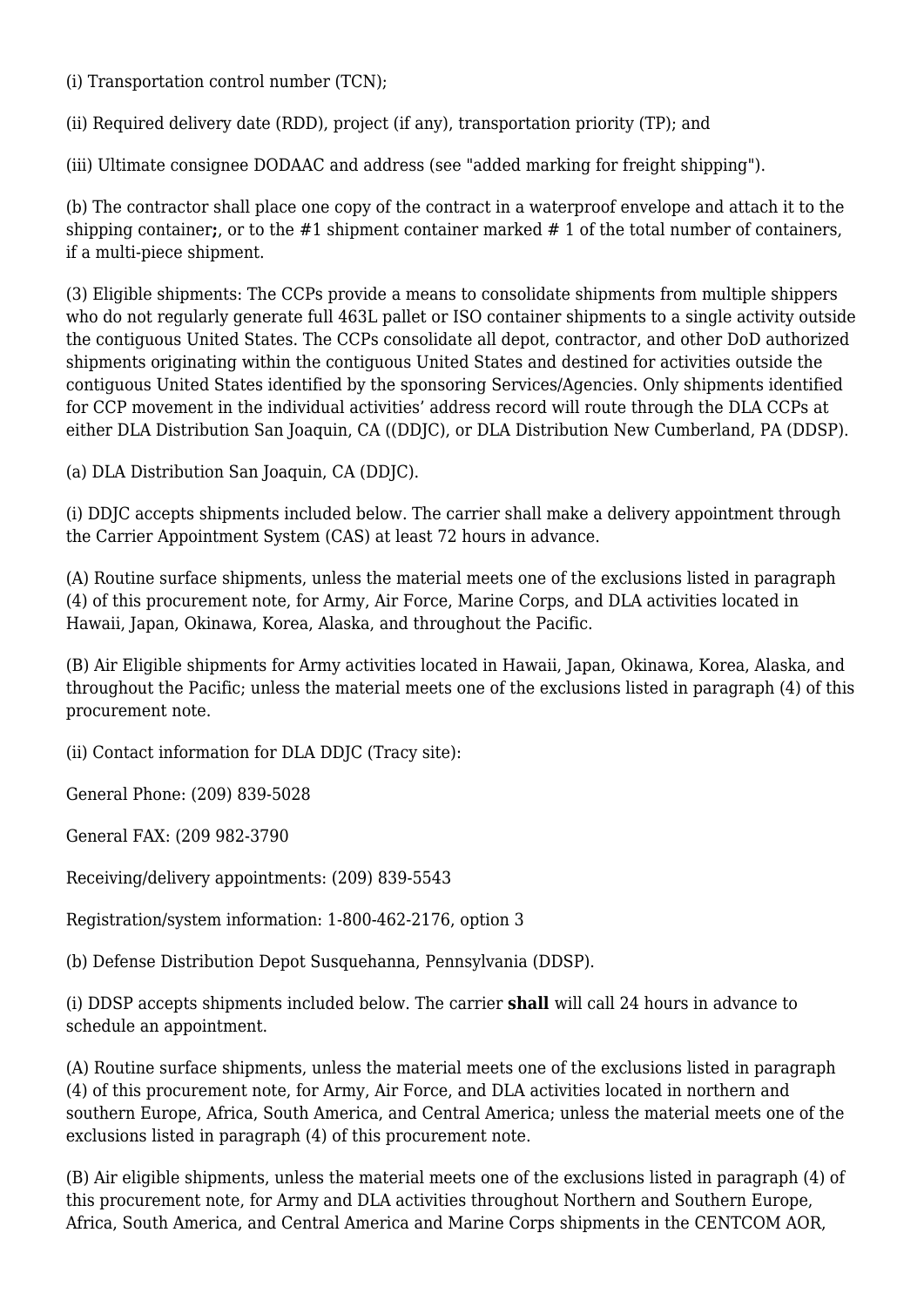unless the material meets one of the exclusions listed in paragraph (4) of this procurement note.

(ii) Contact information for DDSP (New Cumberland site):

General Phone: (717) 770-6393

General FAX: (717) 770-8660

Receiving/delivery appointments: 1-800-307-8496

(c) The contractor shall route all high priority/air eligible material not listed above to the appropriate Air Mobility Command aerial terminal or other contiguous United States service designated activity as directed by the Transportation Office (see paragraph (1)(a) of this procurement note). Contractors shall contact the appropriate Transportation office to ensure these items are cleared through the Air Clearance Authority prior to shipping to the aerial port.

(4) Exclusions: Materiel not eligible for shipment to a DLA CCP because of exclusions listed below; or if the contractor is shipping directly to an appropriate aerial terminal, water port, or a contiguous United States designated activity as directed by the Transportation Office (see paragraph (1)(a) of this procurement note).

(a) Excluded material:

(i) Any material listed in [Defense Transportation Regulation \(DTR\) DOD 4500.9-R, \(Chapter 203\)](https://www.ustranscom.mil/dtr/part-ii/dtr_part_ii_203.pdf) [\(https://www.ustranscom.mil/dtr/part-ii/dtr\\_part\\_ii\\_203.pdf](https://www.ustranscom.mil/dtr/part-ii/dtr_part_ii_203.pdf)), Tables 203-10, Mandatory CCP Exclusions); Table 203-11 (Additional CCP Exclusions for DDSP and DDJC);, and Table 203-12 (Additional Mandatory CCP Exclusions for DDSP). Note: All shipments destined for CENTCOM AOR require application of radio frequency identification tags (RFID) for in-transit visibility of the material.

(ii) Foreign military sales (FMS). FMS shipped via special consolidation locations for the Security Assistance Program (SAP) as listed in the Military Assistance Program Address Directory (MAPAD) in accordance with the Delivery Term Code (DTC) requirements. The contractor shall contact the DLA Distribution or DCMA transportation office (see paragraph (1)(a) of this procurement note) for proper shipping instructions.

\*\*\*\*\*

### **47.305-90 Procurement notes.**

(a) Vendor shipment module (VSM). The VSM is a web-based system that enhances DLA's ability to plan and manage distribution. It is an information technology (IT) system that provides in-transit visibility (ITV), current shipping addresses, and may reduce transportation costs. For shipments of materiel that DLA buys from contractors, VSM provides ITV to consignees, consolidation and containerization points (CCPs), air and water ports, and various Government supply and transportation information systems.

(1) Contracting officers at DLA Aviation, DLA Land and Maritime, and DLA Troop Support shall include procurement note C20 in all solicitations and contracts; except for metals or wood products, or when DCMA administers the contract and any of the following apply:

(i) Contracts where ultimate destination is outside the contiguous United States;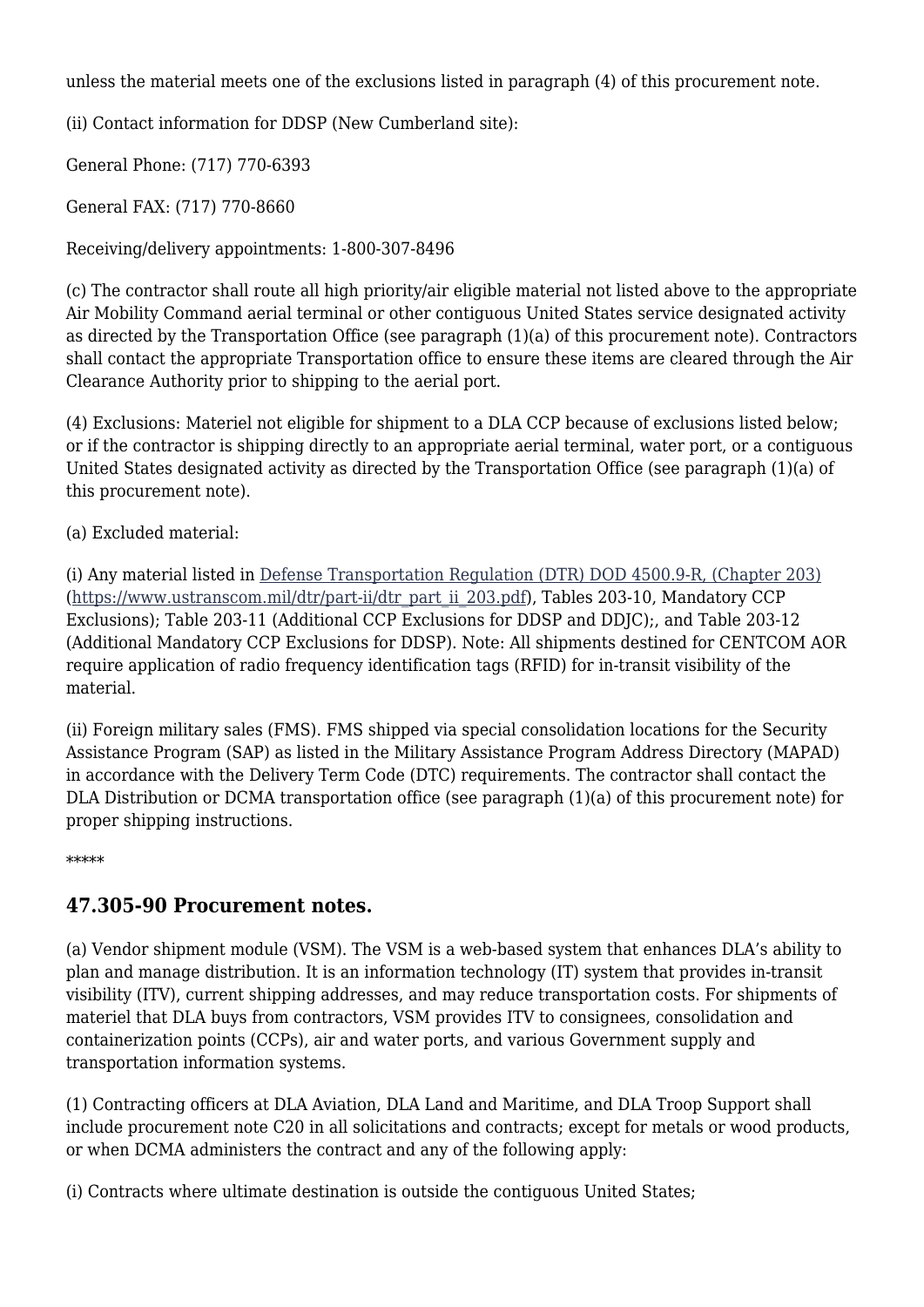(ii) Hazardous material (HAZMAT) contracts;

(iii) Foreign Military Sales (FMS) contracts; or

(iv) Contracts requiring Transportation Protective Service.

\*\*\*\*\*

C20 Vendor Shipment Module (VSM) (SEP 2021)

(1) The DLA Vendor Shipment Module (VSM) is a web-based system available to DLA contractors for obtaining current shipping addresses, two-dimensional bar coded shipping labels in accordance with MIL-STD-129, bills of lading, packing lists, and other shipping documentation. Contractors using VSM do not need to contact the transportation office prior to shipping items. Contractors can use VSM to print labels for f.o.b. destination contracts ; and to print labels and arrange for shipping for f.o.b. origin contracts.

(2) To obtain information for contracts administered by DLA or to register as a VSM user, the contractor shall contact the DLA VSM Helpdesk at (800) 456-5507 or via email to [delivery@dla.mil](mailto:delivery@dla.mil).

(a) Before contacting the Government to advise that material is ready to ship, the contractor shall complete its VSM profile, to include regular business hours and observed holidays. The Government may request reimbursement for occurrences when the Government sends carrier equipment but is unable to pick-up a shipment because the material was unavailable or the contractor facility was closed.

(3) To obtain information for contracts administered by DCMA, the contractor shall contact the DCMA VSM Helpdesk at (314) 331-5573 or *[vsm.shipments@dcma.mil](mailto:vsm.shipments@dcma.mil)*.

\*\*\*\*\*

(b) Shipping instruction request (SIR). The SIR is DCMA's contractor interface which automates the shipping process by reducing data entry and cycle time and facilitates data collection for management of the process. Suppliers use SIR to send requests for shipping instructions to the DCMA Transportation Office. The SIR is designed to improve DCMA's ability to track and efficiently field requests in order to improve the timing and quality of shipments from contractors.

(1) Contracting officers at DLA Aviation, DLA Land and Maritime, and DLA Troop Support shall include procurement note C21 in solicitations and contracts if DCMA administers the contract and any of the following apply:

(i) Contracts where ultimate destination is outside the contiguous United States;

- (ii) Hazardous material (HAZMAT) contracts;
- (iii) Foreign Military Sales (FMS) contracts; or

(iv) Contracts requiring Transportation Protective Service.

#### \*\*\*\*\*

C21 Shipping Instruction Request (SIR) (JUN 2020)

(1) The DCMA Shipping Instruction Request (SIR) is a web-based system that contractors and